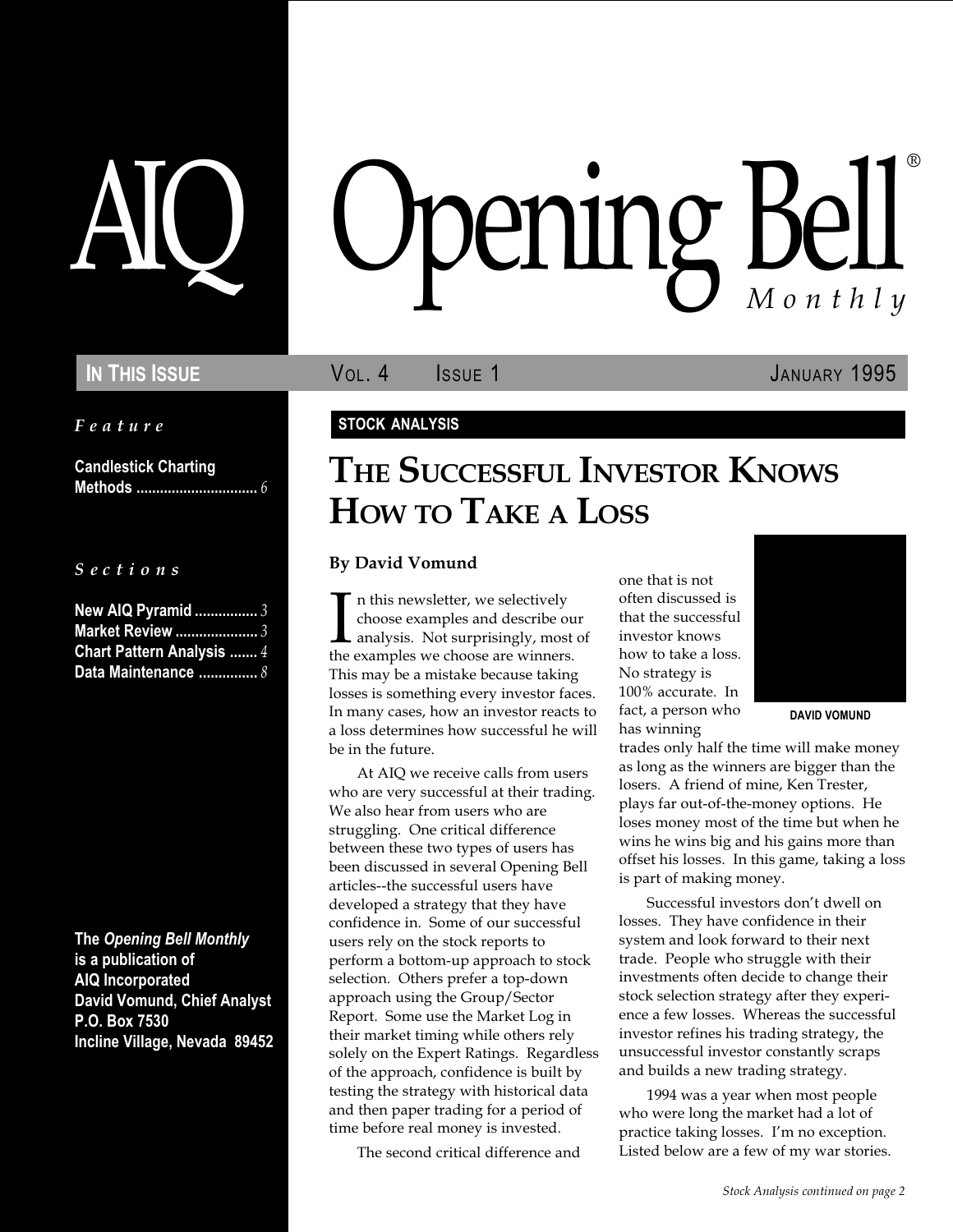### AIQ Opening Bell

#### STOCK ANALYSIS continued ..

You'll notice they follow the philosophy I've outlined in previous articles. The only difference is they didn't work as planned.

Figure 1 is a daily chart of Green Tree Financial (GNT). Its weekly chart reveals the nice uptrending pattern discussed in my longer term investing articles. The daily Accumulation/ Distribution and On Balance Volume readings were in new high ground. Other indicators were also showing strength and the stock was fundamentally attractive. Everything was in place but I was stopped out three weeks later with an 11% loss.

**Figure 2** is a weekly chart of Datascope (DSCP). DSCP broke above an 18 month consolidation on heavy volume. In the next few weeks I had a 10% gain but coming off such a long consolidation period I expected that this gain was only the beginning. That may eventually happen but the stock pulled back enough to hit my stop at 16 3/8 and I was out at a loss of 4%.

Figure 3 is a short position in Norfolk Southern (NSC). NSC was moving sideways but its Accumulation/Distribution and On Balance Volume were hitting new lows. The Stochastic also gave a sell signal. This was perfect! Unfortunately, merger news gave a boost to the rail stocks and NSC rallied above its October high and reached my stop point. My stop point turned out to be the stock's high point and the stock has since fallen 7%.

In conclusion: Joe Montana may be the best quarterback of all time, yet he throws some interceptions. When he walks on the field after an interception, he is confident and wants to throw again. The same should be true for investors. Build a trading system that fits your needs and stick with the system even when you are seeing losses. ■

#### PLEASE SEND CORRESPONDENCE T O :

Opening Bell Monthly G.R. Barbor, Editor P.O. Box 7530 Incline Village, NV 89452

AIQ Opening Bell Monthly does not intend to make trading recommendations, nor do we publish, keep or claim any track records. It is designed as a serious tool to aid investors in their trading decisions through the use of AIQ software and an increased familiarity with technical indicators and trading strategies. AIQ reserves the right to use or edit submissions.

Phone 1-800-332-2999 or 1-702-831-2999. © 1993, 1994, 1995 AIQ Systems

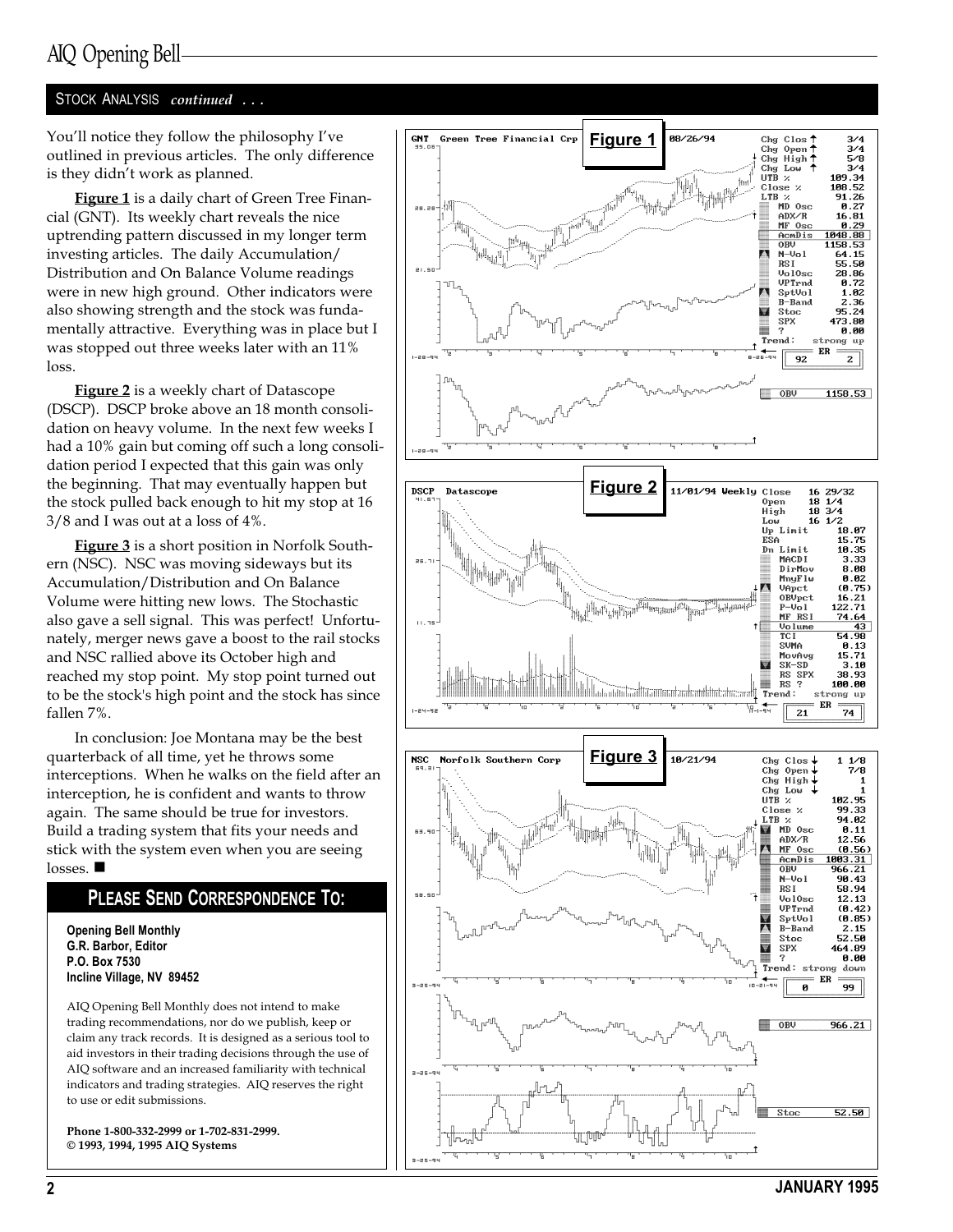#### GROUP OF THE MONTH

## THE NEW AIQ PYRAMID

**Last month, we revised the structure of the AIQ Pyramid, the industry group structure that is classified on both a fundamental** structure of the AIQ Pyramid, the industry group structure and a technical basis. As a

quick review, AIQ's MatchMaker program was used to test the correlation of stocks to their industry groups. Since only stocks with high correlations are retained, stocks that move independent of their industry group don't distort the group index. When all the stocks are highly correlated to their group index, the group index becomes a better representation of the underlying stocks. This structure is best suited for people who perform a top-

down analysis and prefer large or midcap stocks.

These correlations change over time so we update the Pyramid struc-

ture about every six months. The current structure has 80 highly correlated groups that contain just under 400 stocks. The stocks that are part of the

Table 1

### 6026A Banks, Western

AIQ MatchMaker Weekly Analysis 12/1/93 - 12/1/94

| Coef. | Ticker | Stock                    |  |  |
|-------|--------|--------------------------|--|--|
| 692   | BOH    | Bancorp Hawaii Inc       |  |  |
| 689   | WFC    | Wells Fargo & Co.        |  |  |
| 683   | WEST   | West One Bancorp         |  |  |
| 596   |        | First Interstate Bancorp |  |  |
| 559   | FSCO   | First Security Corp.     |  |  |
|       |        |                          |  |  |

S&P 500 but are not correlated to any industry group are placed into miscellaneous files. The groups are placed into fourteen sectors. AIQ Pyramid

MARKET REVIEW

#### By David Vomund

 $\mathbf{B}$  efore we look at recent market<br>tion to be made in last month's tion to be made in last month's article. We said there was a 98 down signal on October 10. That should have read a 98 down on October 20. Now we know people do read our articles!

A 100 sell signal was registered on November 1. At that time, the Advance Decline line was hitting new yearly lows. Three days later, fully 80% of the stocks giving confirmed signals were on the sell side. On Balance Volume was at a five-month low and Money Flow was at a fourmonth low.

The next week, a 95 buy was registered on November 7. At that

time, the Advance Decline line was still making new lows and few stocks were giving confirmed buy signals. The signal was confirmed by the Price Phase a few days later but not by the MACDI. Taken by itself, this was a bad signal. The lack of participation of stocks and activity on the Market Log made the signal suspect.

Finally, a 98 buy signal was registered on November 28. This signal was very different than the prior buy signal. 91% of the stocks giving unconfirmed signals were on the buy side and 75% of the stocks giving confirmed signals were on the buy side. The market initially lost ground testing people's confidence, but this signal has foretold what many are labeling the "Santa Claus rally."  $\blacksquare$ 

owners can order this update for \$44. The Pyramid is \$188 for first time buyers.

> Let's look at an example, the Banks-Western group. Dow Jones classifies eight stocks into the Banks-Western group. AIQ's MatchMaker shows that some of these stocks, including First Hawaiian, U.S. Bancorp, and Zions Bancorp, show a low correlation to the industry group index. An index of the remaining stocks is then calculated. The result is shown in Table 1. All correlation coefficients have a score that is greater than 500 so the Banks-Western group is formed

from the following stocks: Bancorp Hawaii, First Interstate, First Security, Wells Fargo and West One Bancorp.  $\blacksquare$ 

#### AIQ EDUCATIONAL SEMINARS

#### 1995 Orlando, Florida

#### When:

Thursday, Friday, and Saturday March 23, 24, 25

#### Where:

Hyatt Regency Orlando International Airport

#### Featured Speakers:

AIQ founder Dr. J.D. Smith and "Market Wizards" author Jack Schwager

#### For reservations:

Or for more information, call

1-800-332-2999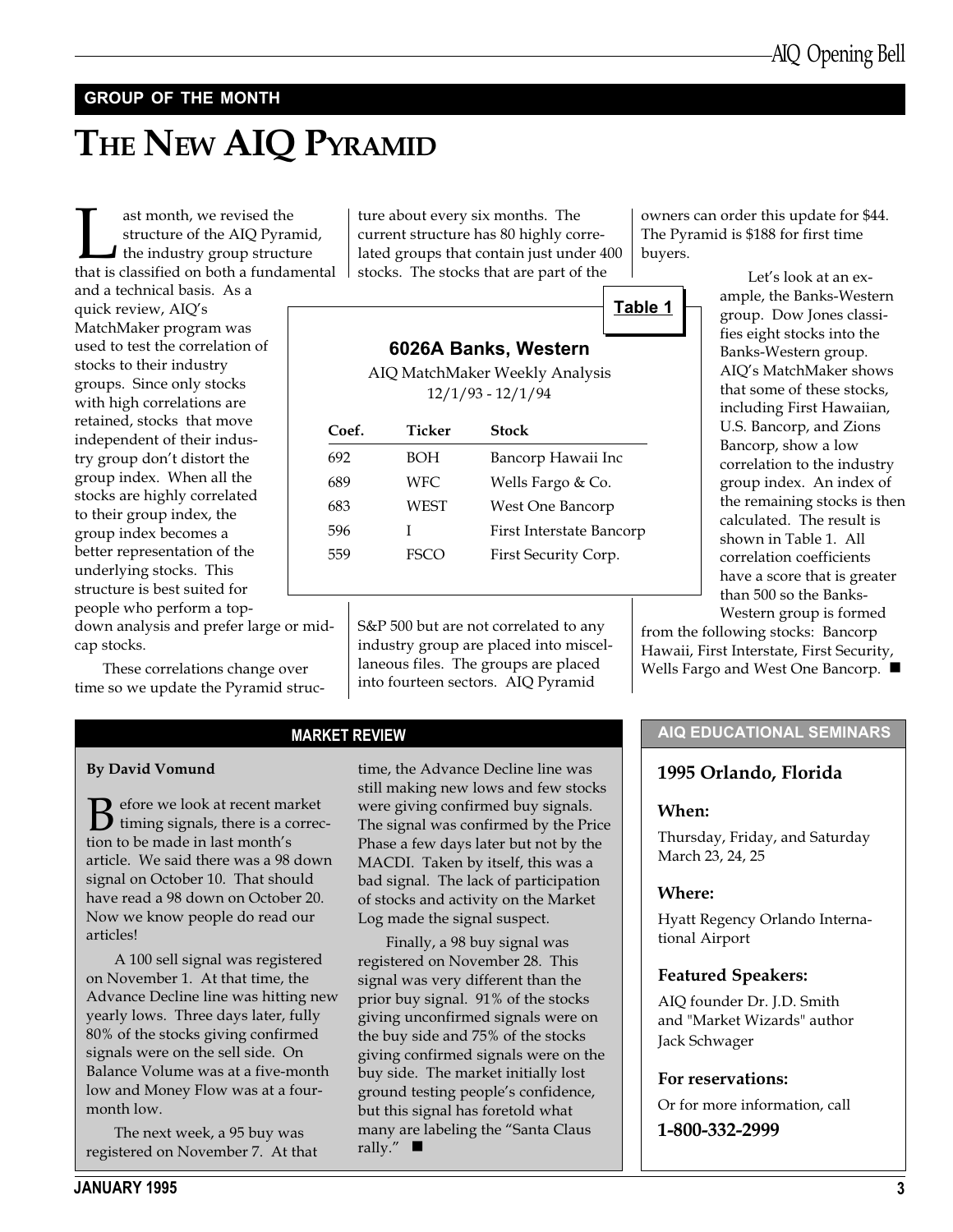### PATTERN ANALYSIS

### CHART PATTERNS, PART II

By David Vomund

DAVID VOMUND

As discussed last month, knowledge of a handful of chart<br>patterns can be of great value<br>to a trader. It allows one to apply edge of a handful of chart patterns can be of great value insightful analysis on top of the work performed by the AIQ software. Short term traders often prefer to use daily charts for pattern analysis, while the weekly charts give a longer term picture.

#### Wedge

A wedge is a pattern whose sides are not parallel and whose point is in the direction of the overall trend. The range of daily prices narrows as the price enters the wedge's intersection. Wedges are typically formed after a strong upward or downward move. For a stock in an uptrend, the break below the wedge means the security will likely begin a sideways consolidation or move lower. Ideally, volume dries up when the security is in the wedge and then the breakout occurs on



heavy volume.

A wedge pattern is found in EMC Corp in **Figure 4**. EMC Corp was in a nice uptrend but as prices moved higher, the volatility decreased. The break below the wedge signaled the start of a correction.

#### Rounded Top/Bottom

This pattern is smoother than other reversal patterns. The pattern is just like its title---a direction change takes



place in a smooth arching motion. This pattern is more prevalent in bottoms since expensive stocks usually don't stay high for very long. Ideally, volume is high at both ends and is low in the center. An example is seen in Figure 5.

#### Double Top/Bottom

This pattern is formed when a security's price rises, falls to a previous high/low, but fails to make a new high/new low. This pattern is more common but somewhat less reliable than the previously discussed patterns.

Two double top formations are seen in **Figure 6.** The main double top formation came as the stock reached a high in March '93 and then retested the same level in September '93 but failed to penetrate the March highs. A trendline is drawn at the highs. Another double top is seen in 1994's price action.

#### Pennant

A pennant is found when two trendlines are drawn which converge toward an apex. This is similar to the wedge except the security isn't in as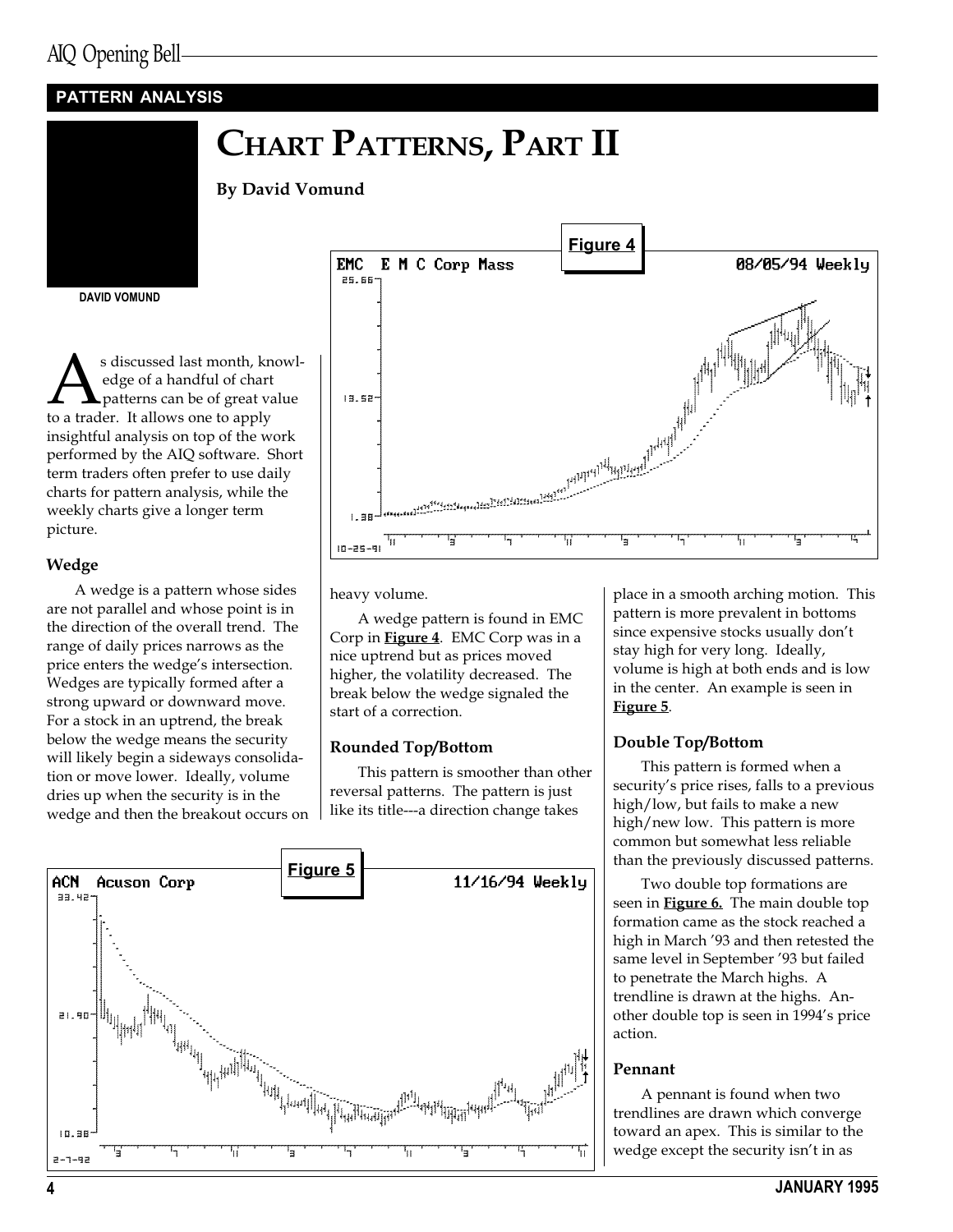#### PATTERN ANALYSIS continued . . .

strong a trend. The direction of the ultimate breakout is unknown so trades are placed when the pennant is broken. Ideally, volume decreases as the security bounces in the pennant formation. A pennant formation is found in **Figure 7.** 

#### Trading Channel

A trading channel is similar to the rectangle except the trendlines and the underlying security are moving up or down. The upper trendline shows resistance while the lower trendline shows support. Buy points occur when an uptrending security falls to its support trendline. When the support trendline is broken, however, it is likely that the uptrend has ended and either a consolidation or a period of sideways movement will follow.

Figure 8 is a chart of Danaher, which is currently in a trading channel pattern. The stock is in a nice uptrending pattern but the stock undergoes temporary setbacks when the upper trendline is reached. The lower trendline shows good buy points.

A good exercise is to look at your favorite stocks and try to spot some of the price patterns. Once you are able to spot the patterns historically, it is easier to spot them as they occur. When a developing pattern is seen, draw trendlines on the stock to further highlight the pattern. The Trendline Breakout Report will then tell you if any of your stocks have broken above or below one of the trendlines. ■

David Vomund is publisher of two advisories for stock and sector fund investing available by fax or mail. For free samples, phone 702-831-1544, or write Vomund Investment Services, P.O. Box 6253, Incline Village, NV 89450.

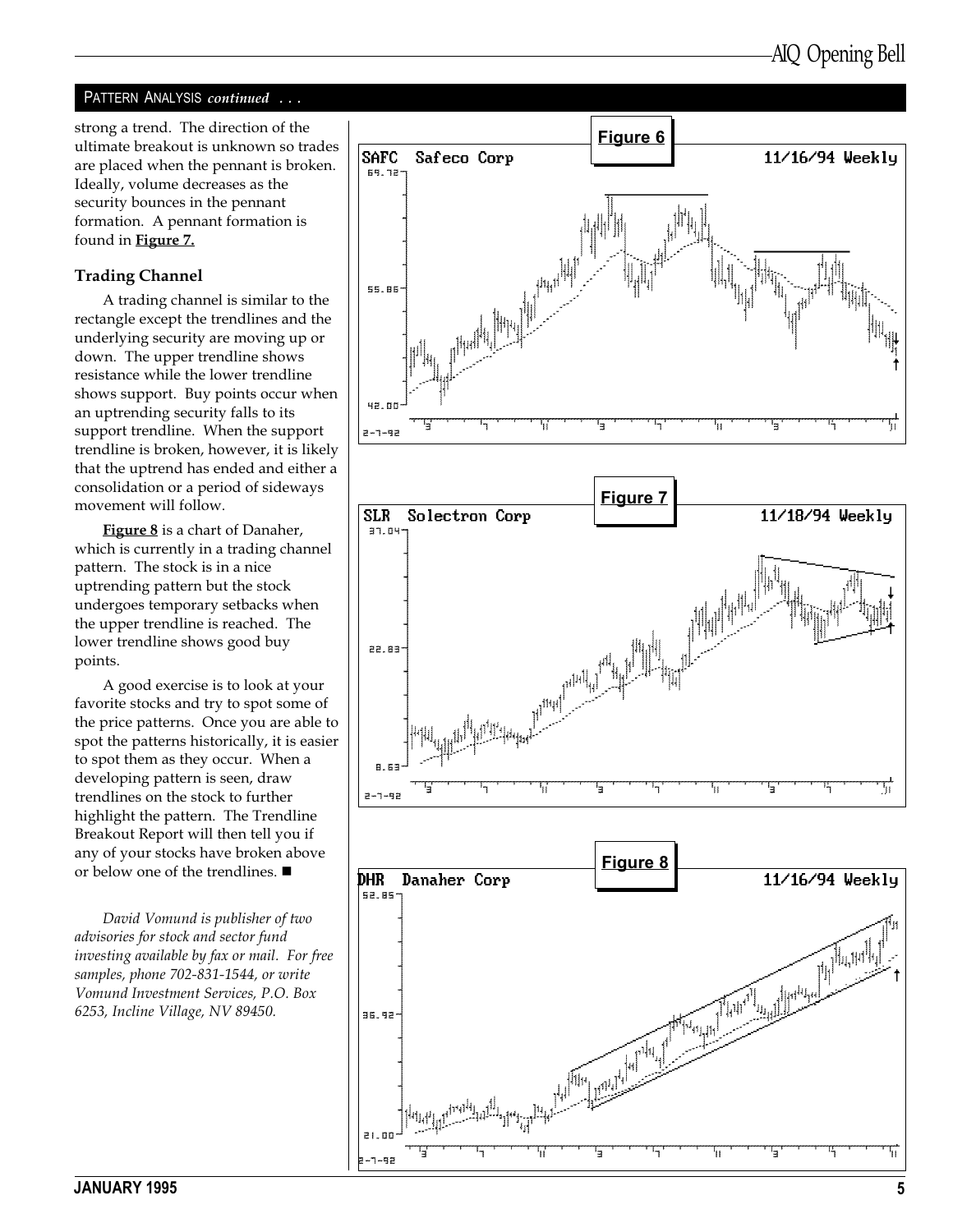#### TOOLS OF THE TRADE

### MULTIPLE CANDLESTICK PATTERNS

By Carol Tong

#### CAROL TONG

ast month, we discussed some<br>single Candlestick formations<br>and their significance. This<br>month, we'll review some multiple single Candlestick formations and their significance. This Candlestick patterns, specifically reversal patterns.

#### Engulfing Patterns

Among the simplest to recognize are the Engulfing Patterns. An Engulfing Pattern is formed by two candles: the body of the first candle white in an uptrend, black in a downtrend-is completely enclosed or engulfed by the following day's body of the opposite color, signalling an end to the existing trend. The Engulfing Pattern must occur during a trend to be considered significant, and may be bullish or bearish, depending on the color of the second, or engulfing candle.

A Candlestick Chart of Wells Fargo (WFC) shows a bullish Engulfing Pattern on October 5, ending the stock's five week decline (see Figure



9). Here, a series of falling black candles is halted by a long white candle whose real body completely wraps around, or engulfs, the prior day's black real body. The bullish implications are easy to see - the stock opened lower than the prior day's close, but then the bulls pushed prices up to close higher than the prior day's open, forming a long white candlestick.

The bearish Engulfing Pattern is just the opposite: during an uptrend, a white candle's real body is com-



pletely engulfed by a long black candle body, signifying the rally is over. AAPL on September 19, 1994 is an example of a bearish Engulfing Pattern (see Figure 10). The Engulfing Patterns do not require, but can be especially significant if (1) there is high volume on the second (engulfing) day, reinforcing the turnaround or power shift between buyers and sellers, (2) the first day's real body is engulfed by 30% or more, or (3) confirmation is provided by a third candle of the same color as the engulfing candle.

#### Dark Cloud Cover

Unlike the Engulfing Patterns, the Dark Cloud Cover, is always bearish. This pattern is similar to, but less bearish than a bearish Engulfing Pattern. The Dark Cloud Cover is formed by two candles. The first should be a long white candle, appearing in an uptrend. The second is a black body day, opening above the prior day's high and closing at least halfway into the prior day's real body. Compaq (CPQ) showed a Dark Cloud Cover on July 13, one day after a 98 sell signal (Figure 11). Again, we see the uptrend in progress, when on July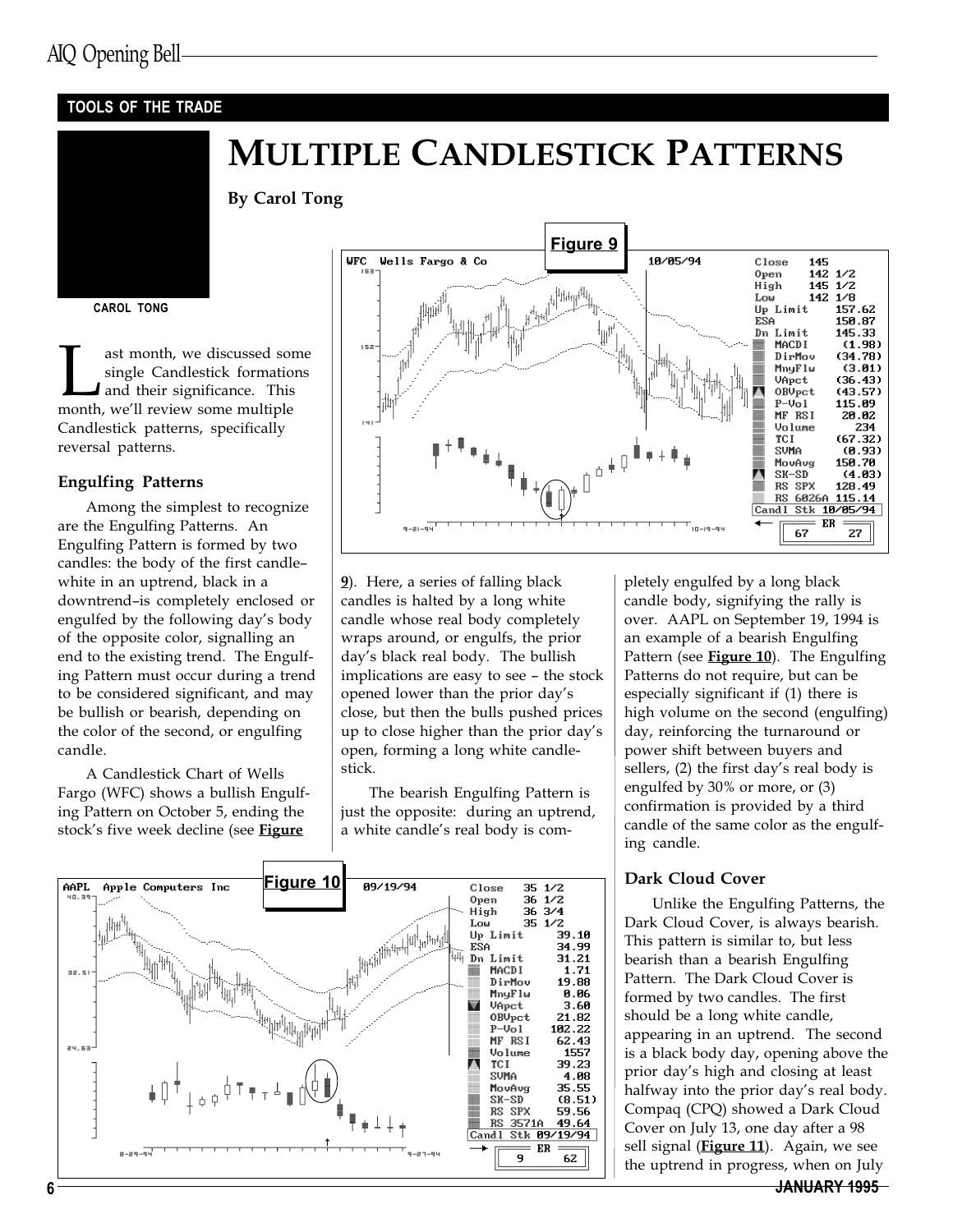#### TOOLS OF THE TRADE continued

13, the stock opens higher than the prior day's close, but then the bears take control, pushing the close well below the midpoint of the prior day's body and casting shadows over the rally.

#### Morning Stars and Evening Stars

Three candles are required to complete this pattern. The first is a long real body day, white in an uptrend, black in a downtrend. The second day is a small real body (either color) which gaps away from the first candle, and forms the "Star". This small candle, which opens in the direction of the trend, then closes very near the open, reflects indecision in the market. The third candle's color is opposite to the trend and the first candle body color, closing well within the first candle's real body. This third candle confirms that the trend has ended and, ideally, it should gap away from the second (Star) candle.

Motorola in March of 1994 is an example of an Evening Star pattern (**Figure 12**). The stock has been in an uptrend for two months when, on March 8, a white candle body signals trend continuance. The following day, Motorola gaps up on the open, trades lower, but manages to close near the open, forming a small real body - the Star. This particular Star reflects especially bearish sentiment with its long lower shadow (Hanging Man). The third candle on March 10 confirms this with a long black real body. Although this candle did not gap away from the Star, it closed well into the first white candle body.

#### Three Black Crows

Another bearish pattern, Three Black Crows consists of three consecutive long black real bodies occurring in an uptrend, each one successively lower than the candle prior. The first black candle typically opens above the prior day's close. The two candles that follow are characterized by an open within the prior day's real body and a close at or near the prior day's low, creating a downward stairstep





pattern. The Three Black Crows also translate into one very long black candle, sending a message of trend reversal. A similar pattern called

JANUARY 1995 7 an uptrend. However, the second and Three Identical Crows is more pronounced and even more bearish. Three Identical Crows is also three downwa**rd** is tainstep ad ay<del>a incentring</del> gins third "Crows" open at or near the